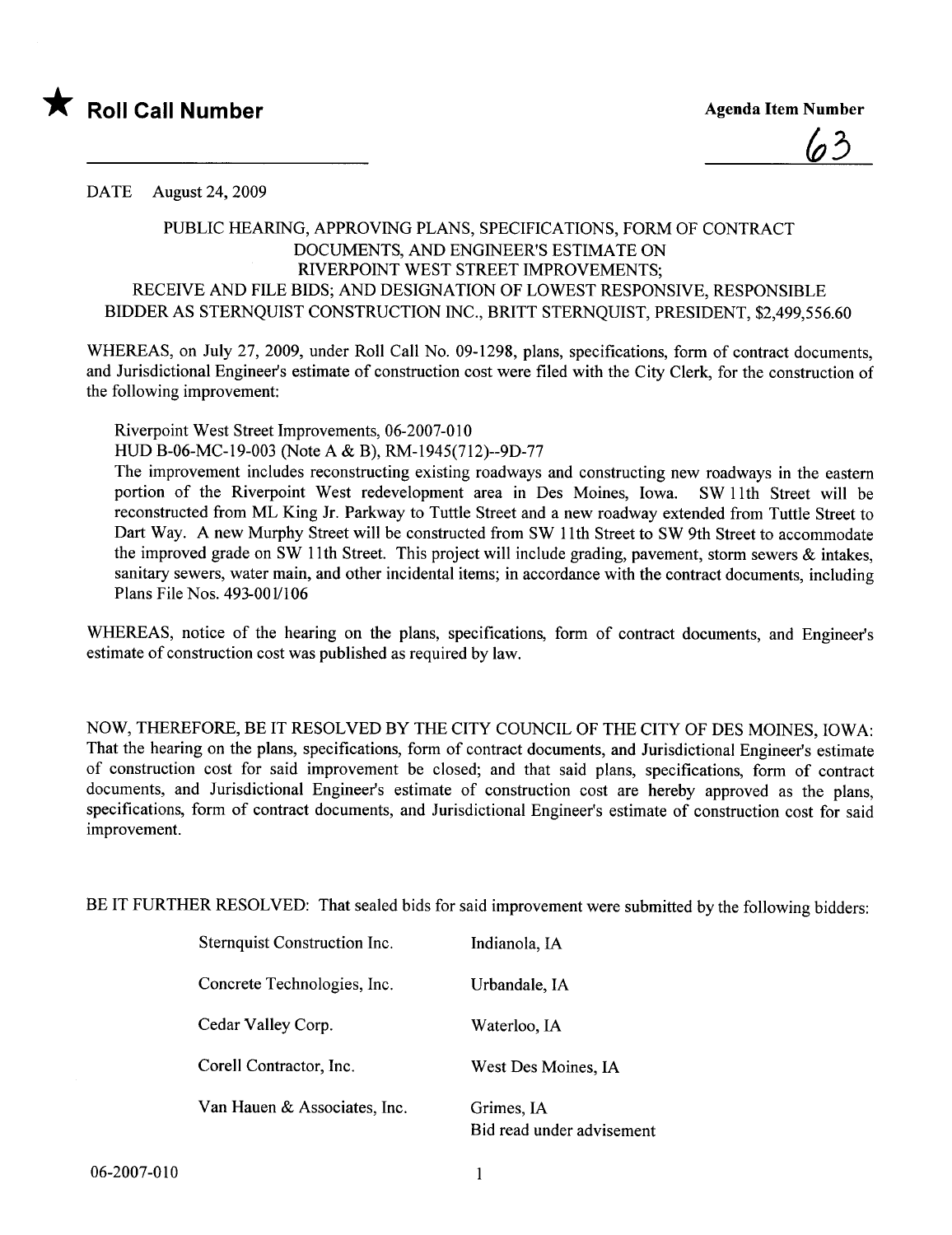

<u>(o3 - .</u>

DATE August 24, 2009

which were received and opened at a public meeting presided over by the Jurisdictional Engineer in the City Council Chambers, 2nd Floor, City Hall, 400 Robert D. Ray Drive, Des Moines, Iowa at 11:00 a.m. on August 11, 2009. Said bids and the attached tabulation of bids for said improvement be and are hereby received and fied.

BE IT FURTHER RESOLVED: That the Jurisdictional Engineer has determined that the lowest responsive, responsible bid for the construction of said improvement was submitted by Sternquist Construction Inc., Britt Sternquist, President, 1110 N 14th Street, Indianola, lA, 50125 in the amount of \$2,499,556.60, and said bid be and the same is hereby accepted.

BE IT FURTHER RESOLVED: That the bid security of the unsuccessful bidders be and is hereby authorized and directed to be returned.

BE IT FURTHER RESOLVED: That the Jurisdictional Engineer is hereby directed to secure execution by the lowest responsible, responsive Bidder and its surety of the contract documents in the form heretofore approved by this Council; that the Jurisdictional Engineer is directed to thereafter present said contract documents to this Council for approval and authorization to the Mayor to sign; and that no contract shall be deemed to exist between the City of Des Moines and said Bidder until said contract has been executed by the Bidder, and shall have been approved by this Council and executed by the Mayor and attested to by the City Clerk.

(City Council Communication Number  $\mathcal{P}\text{-} \mathcal{P}$  attached.)

Moved by to adopt.

FORM APPROVED:

Varplen Van Cool pines part  $r$ 

Kathleen Vanderpool Deputy City Attorney

**FUNDS AVAILABLE** 

Allen McKinlev Des Moines Finance Director

**Example 3** Funding Source: 2009-2010 CIP, Page Street-35, Riverpoint West Street Improvements, STR227, Being:

· \$440,223.79 in City of Des Moines TIF-Backed G. O. Bonds from STR227.

· \$521,290 in Iowa Department of Transportation Revitalize Iowa's Sound Economy (RISE) funds for 50% of construction cost of eligible items with \$521,290 maximum. (Division 1 Paving items are RISE eligible.)

· \$1,538,042.81 in private contributions in accordance with the Supplemental Development Agreement approved on May 19,2008, under Roll Call No. 08-935, being:

o \$1,138,879.79 from Riverpoint West L.L.C., which contains proceeds from the HUD Section 108 Loan approved by the City Council on July 23, 2007, under Roll Call No.07-1456, and is to be paid within 10 days after award of the contract.

o \$399,163.02 411,810.68 from Hubbell Terminal Corporation, which shall be paid at completion of the project.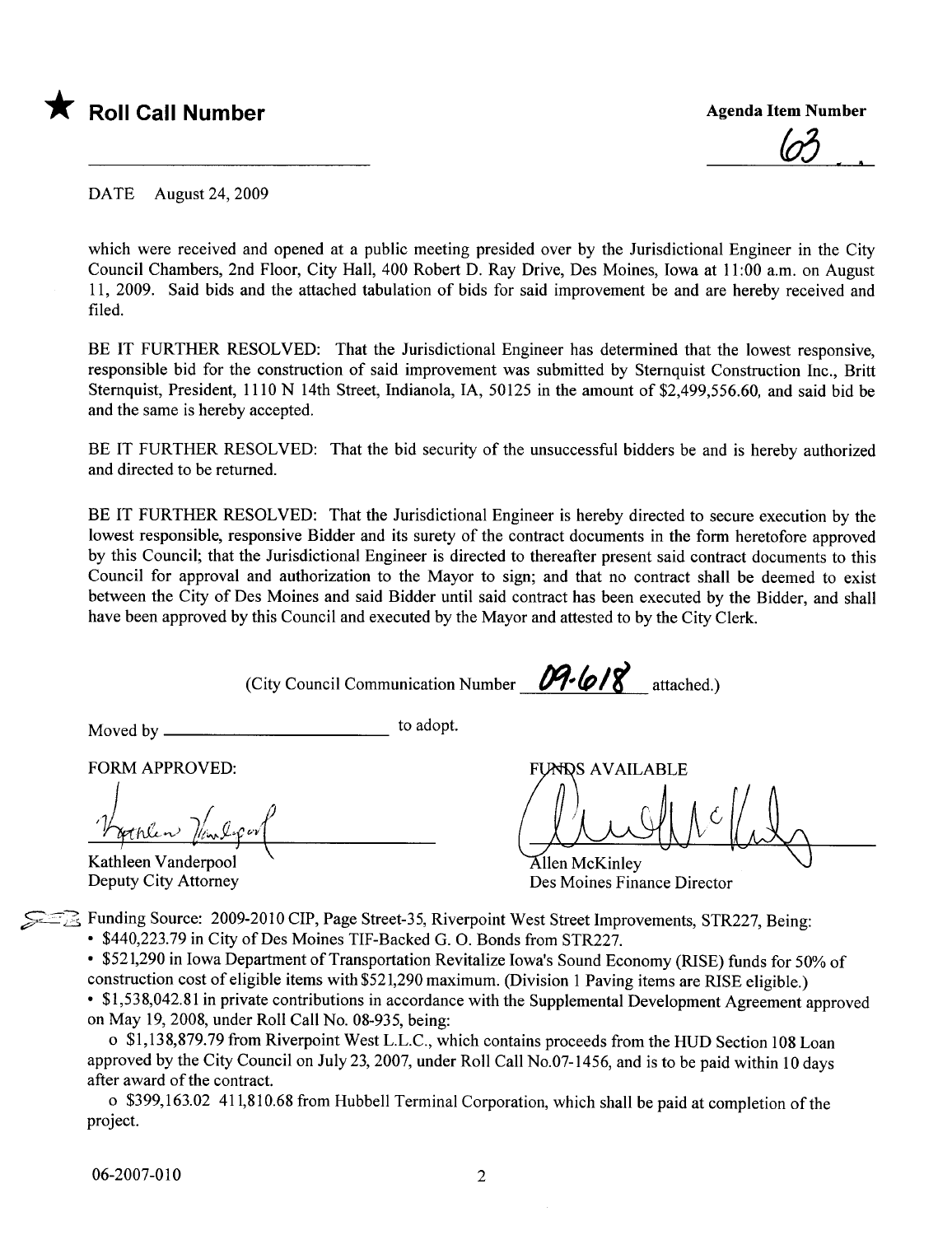

Agenda Item Number



DATE August 24, 2009

| <b>COUNCIL ACTION</b> | <b>YEAS</b> | <b>NAYS</b> | <b>PASS</b> | <b>ABSENT</b>   |
|-----------------------|-------------|-------------|-------------|-----------------|
| <b>COWNIE</b>         |             |             |             |                 |
| <b>COLEMAN</b>        |             |             |             |                 |
| <b>HENSLEY</b>        |             |             |             |                 |
| <b>KIERNAN</b>        |             |             |             |                 |
| <b>MAHAFFEY</b>       |             |             |             |                 |
| <b>MEYER</b>          |             |             |             |                 |
| <b>VLASSIS</b>        |             |             |             |                 |
| <b>TOTAL</b>          |             |             |             |                 |
| <b>MOTION CARRIED</b> |             |             |             | <b>APPROVED</b> |
|                       |             |             |             |                 |
|                       |             |             |             | Mayor           |

I, Diane Rauh, City Clerk of said City Council, hereby certify that at a meeting of the City Council, held on the above date, among other proceedings the above was adopted.

IN WITNESS WHEREOF, I have hereunto set my hand and affixed my seal the day and year first above written.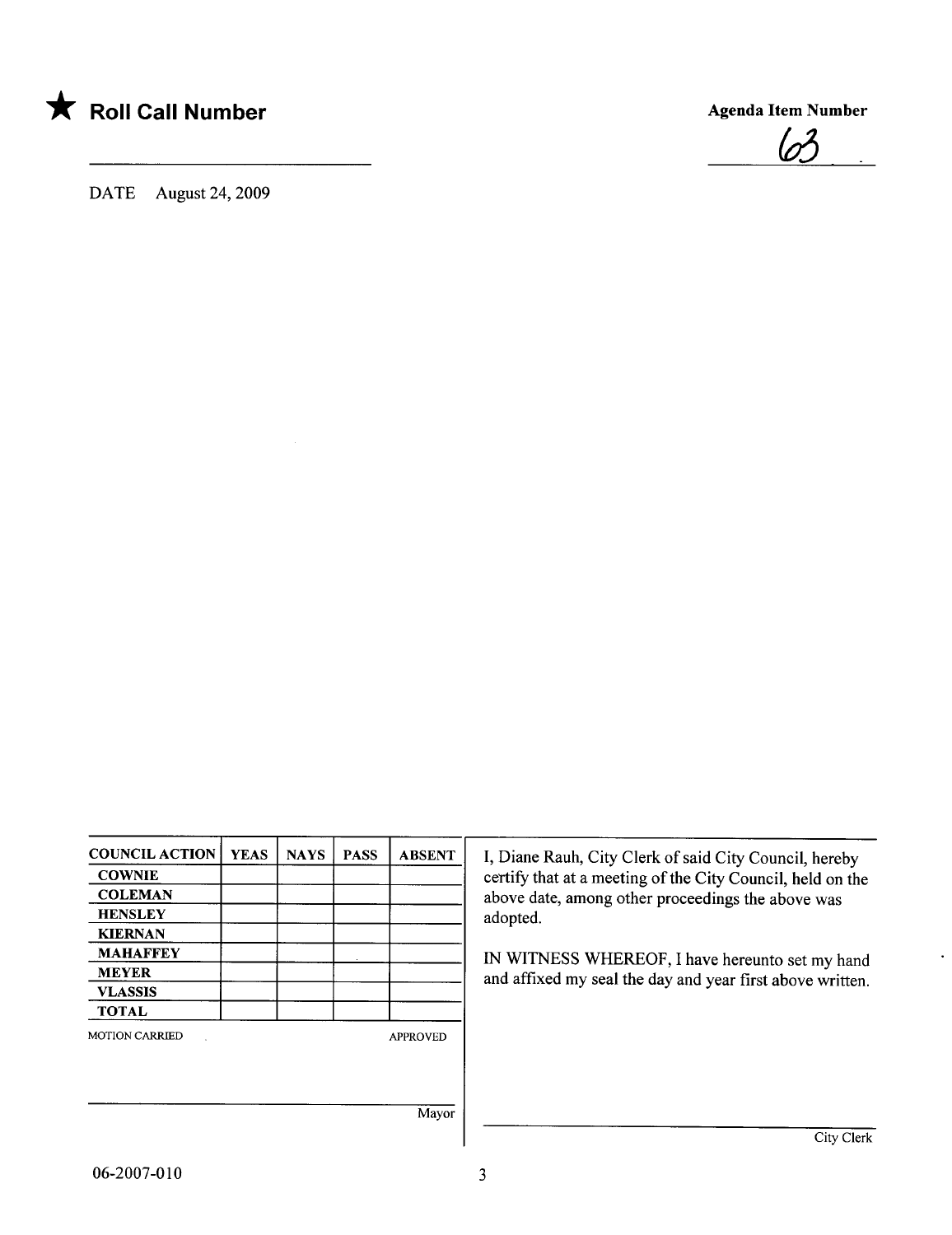

63

file-dote

LOC MAP.DGN 6/16/2009 9:42:37 AM.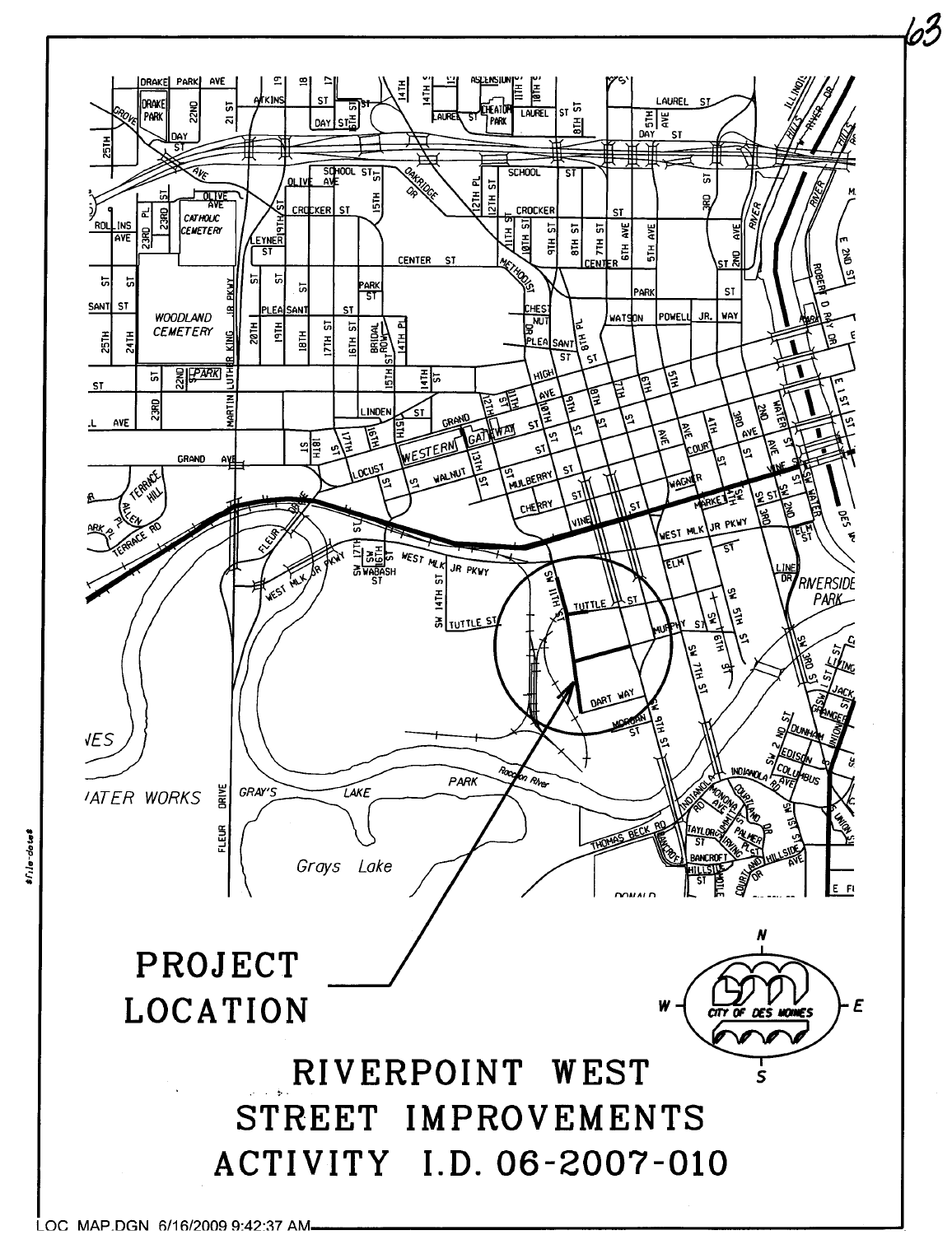|                                               | DEPARTMENT OF ENGINEERING<br>CITY OF DES MOINES, IOWA                       | <b>IDOT PROJ</b> |                                                                 | Activity ID 06-2007-010<br>NO: RM-1945(712)-9D-77 |                             |                                          |                             |                                             |                            |                                    |                            |
|-----------------------------------------------|-----------------------------------------------------------------------------|------------------|-----------------------------------------------------------------|---------------------------------------------------|-----------------------------|------------------------------------------|-----------------------------|---------------------------------------------|----------------------------|------------------------------------|----------------------------|
|                                               | APPROVED BY<br>Second Mixe darkhavi<br>CHECKED BY                           | lfolm 7,         |                                                                 | BID DATE: 08/11/09                                |                             | Sternquist Construction<br>Indianola, IA |                             | Concrete Techologies, Inc.<br>Urbandale, IA |                            | Cedar Valley Corp.<br>Waterloo, IA |                            |
|                                               | PROJECT: Riverpoint West Street Improvements<br>CONTRACTOR'S BID TABULATION |                  |                                                                 |                                                   |                             | BID SECURITY                             |                             | BID SECURITY                                |                            | BID SECURITY                       |                            |
|                                               |                                                                             | <b>ESTIMATE</b>  |                                                                 |                                                   |                             | 10% Bid Bond<br><b>BID PRICE</b>         |                             | 10% Bid Bond<br><b>BID PRICE</b>            |                            | 10% Bid Bond<br><b>BID PRICE</b>   |                            |
|                                               |                                                                             |                  |                                                                 | <b>TINL</b>                                       |                             | i<br>3                                   |                             | <b>SE</b>                                   |                            | İ                                  |                            |
| <b>ITEM</b>                                   | <b>DESCRIPTION</b>                                                          |                  | <b>QUANTITY</b>                                                 | <b>PRICE</b>                                      | <b>AMOUNT</b>               | <b>PRICE</b>                             | AMOUNT                      | PRICE                                       | <b>AMOUNT</b>              | <b>PRICE</b>                       | AMOUNT                     |
|                                               | Project Sign (Large)                                                        |                  | 11S                                                             | \$500.00                                          | \$500.00                    | \$1,000.00                               | \$1,000.00                  | \$925.00                                    | \$925.00                   | \$900.00                           | \$900.00                   |
|                                               | Mobilization                                                                |                  | 11S                                                             | \$100,000.00                                      | \$100,000.00                | \$82,000.00                              | \$82,000.00                 | \$222,000.79                                | \$222,000.79               | \$167,150.00                       | \$167,150.00               |
|                                               | Construction Survey<br>Traffic Control                                      |                  | 271<br>1 LS                                                     | \$5,000.00                                        | \$5,000.00                  | \$10,000.00                              | \$10,000.00                 | \$9,015.00                                  | \$9,015.00                 | \$10,000.00                        | \$10,000.00                |
|                                               | Combined Clearing and Grubbing                                              |                  | 5.45 ACRE                                                       | \$15,000.00<br>\$1,500.00                         | \$15,000.00<br>\$8,175.00   | \$10,000.00<br>\$1,110.00                | \$6,049.50<br>\$10,000.00   | \$9,775.00                                  | \$9,775.00                 | \$10,000.00                        | \$10,000.00                |
|                                               | Earthwork                                                                   |                  | 11S                                                             | \$125,000.00                                      | \$125,000.00                | \$105,000.00                             | \$105,000.00                | \$1,165.00<br>\$110,000.00                  | \$6,349.25<br>\$110,000.00 | \$1,100.00<br>\$105,000.00         | \$5,995.00<br>\$105,000.00 |
|                                               | Pavement Removal/Disposition                                                |                  | ŠΥ<br>5859                                                      | \$10.00                                           | \$58,590.00                 | \$4.80                                   | \$28,123.20                 | \$5.25                                      | \$30,759.75                | \$4.79                             | \$28,064.61                |
|                                               | Sidewalk Removal/Disposition                                                |                  | $\mathcal{S}$<br>250                                            | \$8.00                                            | \$2,000.00                  | \$4.50                                   | \$1,125.00                  | \$4.75                                      | \$1,187.50                 | \$4.50                             | \$1,125.00                 |
|                                               | Select Soil Backfill Material<br>Core Out Excavation                        |                  | 500 CY<br>650 CY                                                | \$6.00                                            | \$3,000.00                  | \$7.25                                   | \$3,625.00                  | \$7.65                                      | \$3,825.00                 | \$7.25                             | \$3,625.00                 |
|                                               | Subgrade Treatment                                                          |                  | <b>AS 0005</b>                                                  | \$10.00<br>\$6.00                                 | \$6,500.00                  | \$8.00                                   | \$5,200.00                  | \$8.50                                      | \$5,525.00                 | \$8.00                             | \$5,200.00                 |
|                                               | Subgrade Preparation                                                        |                  | <b>15670 SY</b>                                                 | \$2.50                                            | \$30,000.00<br>\$39,175.00  | \$6.25<br>\$2.25                         | \$31,250.00<br>\$35,257.50  | \$6.50<br>\$2.30                            | \$32,500.00<br>\$36,041.00 | \$6.16<br>\$2.18                   | \$30,800.00<br>\$34,160.60 |
| ∞                                             | Granular Subbase                                                            |                  | 15670 SY                                                        | \$12.00                                           | \$188,040.00                | \$10.00                                  | \$156,700.00                | \$9.00                                      | \$141,030.00               | \$8.45                             | \$132,411.50               |
| ⊻                                             | Removal of Structures                                                       |                  | 6 EACH                                                          | \$600.00                                          | \$3,600.00                  | \$385.00                                 | \$2,310.00                  | \$400.00                                    | \$2,400.00                 | \$382.00                           | \$2,292.00                 |
| ؽ<br>$\overline{6}$                           | Removal of Storm Sewer, < 36"                                               |                  | 629 LF                                                          | \$20.00                                           | \$12,580.00                 | \$15.90                                  | \$10,001.10                 | \$1700                                      | \$10,693.00                | \$15.90                            | \$10,001.10                |
|                                               | Granular Surfacing, Class A Crushed Stone<br>Removal of Storm Sewer, >= 36" |                  | 50LF                                                            | \$25.00                                           | \$1,500.00                  | \$21.50                                  | \$1,290.00                  | \$23.00                                     | \$1,380.00                 | \$21.50                            | \$1,290.00                 |
| ₽                                             | Sanitary Sewer, DIP, 8"                                                     |                  | 210 TON<br>1932 LF                                              | \$25.00                                           | \$5,250.00                  | \$19.85                                  | \$4,168.50                  | \$21.00                                     | \$4,410.00                 | \$19.85                            | \$4,168.50                 |
| ഉ                                             | Sanitary Sewer, DIP, 12"                                                    |                  | 637 LF                                                          | \$95.00<br>\$120.00                               | \$183,540.00<br>\$76,440.00 | \$105.00<br>\$120.90                     | \$202,860.00<br>\$77,013.30 | \$120.00<br>\$140.00                        | \$231,840.00               | \$105.00                           | \$202,860.00               |
| ຂ                                             | قة<br>Sanitary Sewer Service,                                               |                  | $\begin{array}{c} 701 \text{ LF} \\ 712 \text{ LF} \end{array}$ | \$80.00                                           | \$56,080.00                 | \$68.30                                  | \$47,878.30                 | \$7700                                      | \$89,180.00<br>\$53,977.00 | \$120.90<br>\$68.30                | \$77,013.30<br>\$47,878.30 |
| 2                                             | Storm Sewer, RCP, 15"                                                       |                  |                                                                 | \$45.00                                           | \$32,040.00                 | \$28.10                                  | \$20,007.20                 | \$34.00                                     | \$24,208.00                | \$28.10                            | \$20,007.20                |
|                                               | Storm Sewer, RCP, 18"                                                       |                  | $\mathbb{L}$<br>304                                             | \$55.00                                           | \$16,720.00                 | \$29.80                                  | \$9,059.20                  | \$37.00                                     | \$11,248.00                | \$29.80                            | \$9,059.20                 |
| $\boldsymbol{\mathcal{Z}}$<br>$\overline{24}$ | Storm Sewer, RCP, 30"<br>Storm Sewer, RCP, 24"                              |                  | 429 LF                                                          | \$60.00                                           | \$25,740.00                 | \$37.10                                  | \$15,915.90                 | \$44.00                                     | \$18,876.00                | \$37.10                            | \$15,915.90                |
| 25                                            | Storm Sewer, RCP, 36"                                                       |                  | 104 LF<br>$\mathbf{\underline{\mathsf{u}}}$<br>$\mathbf{z}$     | \$75.00<br>\$90.00                                | \$5,550.00                  | \$45.80                                  | \$3,389.20                  | \$49.00                                     | \$3,626.00                 | \$45.80                            | \$3,389.20                 |
| $\boldsymbol{26}$                             | Storm Sewer, RCAP, 36"x58-1/2"                                              |                  | 509 LF                                                          | \$350.00                                          | \$9,360.00<br>\$178,150.00  | \$64.20<br>\$165.40                      | \$6,676.80<br>\$84,188.60   | \$68.00<br>\$175.00                         | \$7,072.00<br>\$89,075.00  | \$64.20<br>\$165.40                | \$6,57680<br>\$84,188.60   |
| 27                                            | Storm Sewer, RCAP, 40"x65"                                                  |                  | 16 LF                                                           | \$400.00                                          | \$46,400.00                 | \$204.00                                 | \$23,664.00                 | \$215.00                                    | \$24,940.00                | \$203.70                           | \$23,629.20                |
| 29<br>$\mathbf{g}$                            | Storm Sewer, RCAP, 45"x73"                                                  |                  | 578 LF                                                          | \$450.00                                          | \$260,100.00                | \$241.50                                 | \$139,587.00                | \$255.00                                    | \$147,390.00               | \$241.50                           | \$139,587.00               |
| g                                             | Subdrain Outlet, CMP<br>Subdrain, Type 1, 6"                                |                  | 3437 LF                                                         | \$15.00                                           | \$51,555.00                 | \$10.90                                  | \$37,463.30                 | \$12.00                                     | \$41,244.00                | \$10.90                            | \$37,463.30                |
| 5                                             | Subdrain Cleanout                                                           |                  | EACH<br>2 EACH<br>29                                            | \$150.00<br>\$300.00                              | \$4,350.00<br>\$600.00      | \$169.20                                 | \$4,906.80                  | \$175.00                                    | \$5,075.00                 | \$169.20                           | \$4,906.80                 |
| $\mathfrak{L}$                                | Water Main, DIP, 8"                                                         |                  | 176 LF                                                          | \$70.00                                           | \$12,320.00                 | \$541.60<br>\$43.50                      | \$1,083.20<br>\$7,656.00    | \$575.00<br>\$46.00                         | \$1,150.00<br>\$8,096.00   | \$43.50<br>\$542.00                | \$1,084.00<br>\$7,656.00   |
| 33                                            | Water Main, DIP, 12"                                                        |                  | 1510 LF                                                         | \$80.00                                           | \$120,800.00                | \$48.90                                  | \$73,839.00                 | \$52.00                                     | \$78,520.00                | \$48.90                            | \$73,839.00                |
| $\mathfrak{L}$                                | Water Main Valve, 8"                                                        |                  | 3 EACH                                                          | \$1,300.00                                        | \$3,900.00                  | \$1,203.10                               | \$3,609.30                  | \$1,275.00                                  | \$3,825.00                 | \$1,203.00                         | \$3,609.00                 |
| 35<br>39                                      | Water Main Valve, 12"                                                       |                  | EACH<br>$\sim$                                                  | \$1,800.00                                        | \$3,600.00                  | \$1,866.50                               | \$3,733.00                  | \$1,975.00                                  | \$3,950.00                 | \$1,866.00                         | \$3,732.00                 |
| $\overline{37}$                               | Fixture Adjustment, Valve Box, Major<br>Fire Hydrant Assembly               |                  | EACH<br>6                                                       | \$4,000.00                                        | \$24,000.00                 | \$3,391.90                               | \$20,351.40                 | \$3,575.00                                  | \$21,450.00                | \$3,392.00                         | \$20,352.00                |
| 33                                            | Removal of Valve                                                            |                  | EACH<br>EACH<br>co<br>ო                                         | \$500.00<br>\$250.00                              | \$1,500.00                  | \$778.70                                 | \$2,336.10                  | \$825.00                                    | \$2,475.00                 | \$779.00                           | \$2,337.00                 |
| వి                                            | Relocation of Fire Hydrant                                                  |                  | EACH                                                            | \$1,500.00                                        | \$1,500.00<br>\$750.00      | \$482.30<br>\$1,515.00                   | \$1,446.90<br>\$1,515.00    | \$510.00<br>\$1,600.00                      | \$1,530.00<br>\$1,600.00   | \$482.00                           | \$1,446.00                 |
| ទ                                             | Manhole, Type A, Sanitary Sewer                                             |                  | EACH                                                            | \$5,500.00                                        | \$44,000.00                 | \$4,508.70                               | \$36,069.60                 | \$6,425.00                                  | \$51,400.00                | \$1,515.00<br>\$4,509.00           | \$1,515.00<br>\$36,072.00  |
|                                               | Fixture Adjustment, Sanitary Sewer Manhole, Major                           |                  | EACH                                                            | \$3,000.00                                        | \$12,000.00                 | \$1,853.20                               | \$7,412.80                  | \$1,950.00                                  | \$7,800.00                 | \$1,853.00                         | \$7,412.00                 |
|                                               | Drop Connection, Sanitary Sewer                                             |                  | Е                                                               | \$200.00                                          | \$1,800.00                  | \$226.30                                 | \$2,03670                   | \$240.00                                    | \$2,160.00                 | \$226.30                           | \$2,036.70                 |
|                                               |                                                                             |                  |                                                                 |                                                   |                             |                                          |                             |                                             |                            |                                    |                            |

Page 1

 $\ddot{\phantom{0}}$ 

 $\omega^2$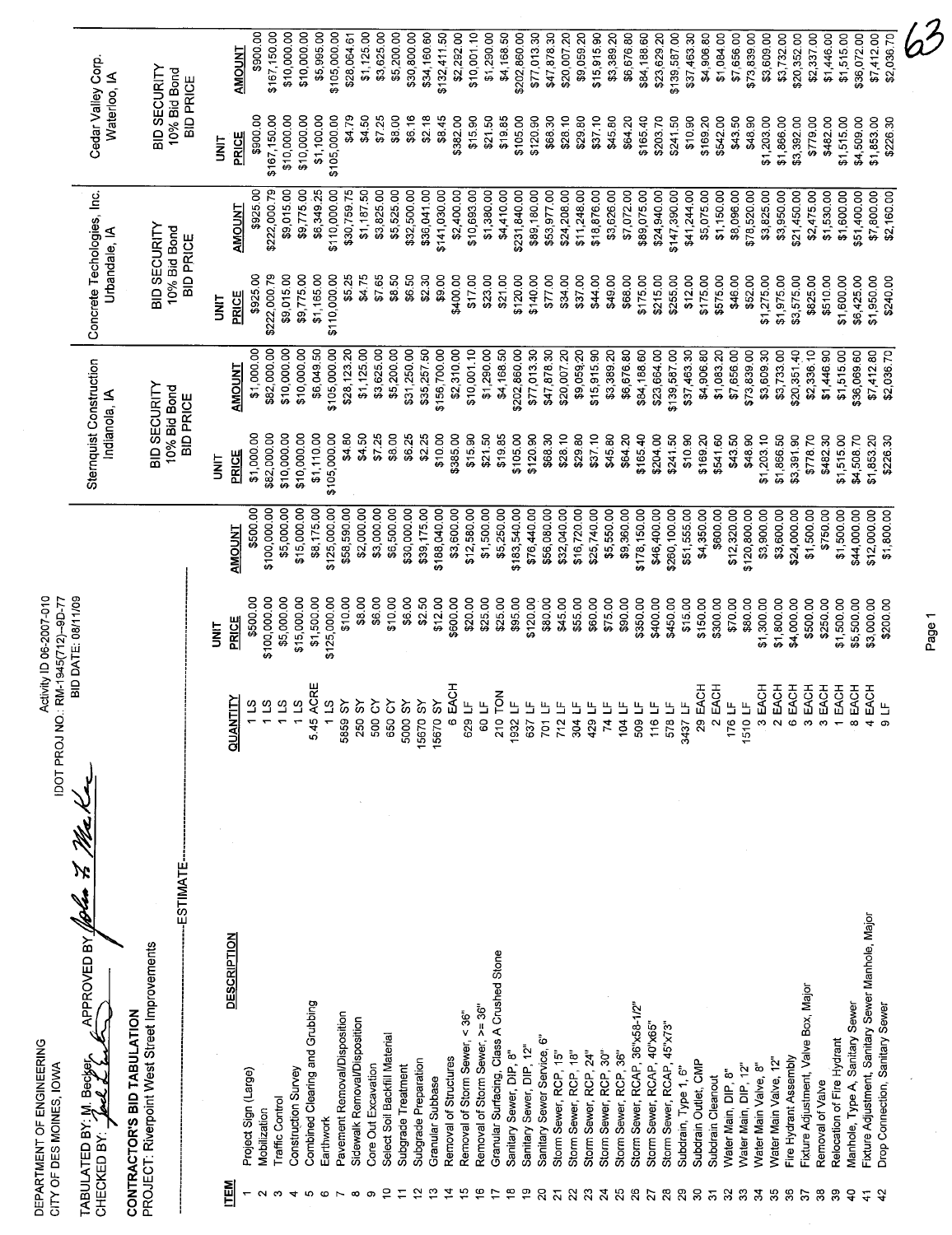|        | <b>AMOUNT</b>      | \$4,000.00                    | \$5,867.00                    | \$6,526.00                    | \$7,895.00           | \$31,836.00                | \$31,836.00           | \$8,124.00              | \$12,360.00             | \$88,704.00             | \$5,572.00              | \$1,672.00                                     | \$884,137.91                                   | \$49,800.00                | \$6,120.00                        | \$2,912.00                        | \$8,268.00                        | \$9,620.00  | \$10,500.00                    | \$6,000.00               | \$2,889.70              | \$935.00                      | \$175,500.00   | \$1,969.20                    | \$1,050.00                            | \$3,000.00                  | \$941.00                    | \$850.00                       | \$79,737.90                             | \$2,834,471.52          | $+2.06%$                       |   |  |
|--------|--------------------|-------------------------------|-------------------------------|-------------------------------|----------------------|----------------------------|-----------------------|-------------------------|-------------------------|-------------------------|-------------------------|------------------------------------------------|------------------------------------------------|----------------------------|-----------------------------------|-----------------------------------|-----------------------------------|-------------|--------------------------------|--------------------------|-------------------------|-------------------------------|----------------|-------------------------------|---------------------------------------|-----------------------------|-----------------------------|--------------------------------|-----------------------------------------|-------------------------|--------------------------------|---|--|
| lig    | PRICE              | \$2,000.00                    | \$5,867.00                    | \$6,526.00                    | \$1,579.00           | \$7,959.00                 | \$7,959.00            | \$2,708.00              | \$4,120.00              | \$4,224.00              | \$5,572.00              | \$1,672.00                                     | \$62.47                                        | \$41.50                    | \$34.00                           | \$224.00                          | \$636.00                          | \$370.00    | \$1.75                         | \$6,000.00               | \$3.55                  | \$4.25                        | \$175,500.00   | \$40.00                       | \$75.00                               | \$1,500.00                  | \$941.00                    | \$850.00                       | \$8.03                                  |                         |                                |   |  |
|        | <b>TNUONNT</b>     | \$4,200.00                    | \$6,175.00                    | \$6,850.00                    | \$8,300.00           | \$33,440.00                | \$33,440.00           | \$8,550.00              | \$12,975.00             | \$93,450.00             | \$5,850.00              | \$1,775.00                                     | \$585,226.55                                   | \$51,000.00                | \$6,435.00                        | \$3,055.00                        | \$8,710.00                        | \$10,400.00 | \$11,400.00                    | \$2,500.00               | \$3,052.50              | \$990.00                      | \$185,000.00   | \$2,067.66                    | \$1,106.00                            | \$6,000.00                  | \$1,000.00                  | \$900.00                       | \$84,405.00                             | \$2,737,776.00          | $-1.42%$                       |   |  |
| i<br>3 | PRICE              | \$2,100.00                    | \$6,175.00                    | \$6,850.00                    | \$1,660.00           | \$8,360.00                 | \$8,360.00            | \$2,850.00              | \$4,325.00              | \$4,450.00              | \$5,850.00              | \$1,775.00                                     | \$41.35                                        | \$42.50                    | \$35.75                           | \$235.00                          | \$670.00                          | \$400.00    | \$1.90                         | \$2,500.00               | \$3.75                  | \$4.50                        | \$185,000.00   | \$42.00                       | \$79.00                               | \$3,000.00                  | \$1,000.00                  | \$900.00                       | \$8.50                                  |                         |                                |   |  |
|        | <b>AMOUNT</b>      | \$4,000.40                    | \$5,867.40                    | \$6,526.30                    | \$7,895.50           | \$31,837.60                | \$31,837.60           | \$8,116.50              | \$12,358.50             | \$88,697.70             | \$5,572.30              | \$1,672.50                                     | \$608,579.00                                   | \$33,600.00                | \$4,320.00                        | \$2,912.00                        | \$8,268.00                        | \$9,620.00  | \$10,500.00                    | \$3,500.00               | \$2,889.70              | \$935.00                      | \$195,000.00   | \$1,969.20                    | \$1,050.00                            | \$3,000.00                  | \$950.00                    | \$850.00                       | \$80,433.00                             | \$2,499,556.60          | $-10.00%$                      | Š |  |
| m<br>E | PRICE              | \$2,000.20                    | \$5,867.40                    | \$6,526.30                    | \$1,579.10           | \$7,959.40                 | \$7,959.40            | \$2,705.50              | \$4,119.50              | \$4,223.70              | \$5,572.30              | \$1,672.50                                     | \$43.00                                        | \$28.00                    | \$24.00                           | \$224.00                          | \$636.00                          | \$370.00    | \$1.75                         | \$3,500.00               | \$3.55                  | \$4.25                        | \$195,000.00   | \$40.00                       | \$75.00                               | \$1,500.00                  | \$950.00                    | \$850.00                       | \$8.10                                  |                         |                                |   |  |
|        | <b>AMOUNT</b>      | \$7,000.00                    | \$5,000.00                    | \$7,000.00                    | \$7,500.00           | \$36,000.00                | \$36,000.00           | \$7,500.00              | \$9,000.00              | \$63,000.00             | \$4,500.00              | \$1,500.00                                     | \$537,814.00                                   | \$54,000.00                | \$6,300.00                        | \$4,550.00                        | \$8,450.00                        | \$9,100.00  | \$15,000.00                    | \$5,000.00               | \$4,070.00              | \$2,200.00                    | \$10,000.00    | \$2,215.35                    | \$1,400.00                            | \$5,000.00                  | \$1,500.00                  | \$1,000.00                     | \$148,950.00                            | \$2,777,254.35          |                                |   |  |
| i<br>S | PRICE              | \$3,500.00                    | \$5,000.00                    | \$7,000.00                    | \$1,500.00           | \$9,000.00                 | \$9,000.00            | \$2,500.00              | \$3,000.00              | \$3,000.00              | \$4,500.00              | \$1500.00                                      | \$38.00                                        | \$45.00                    | \$35.00                           | \$350.00                          | \$650.00                          | \$350.00    | \$2.50                         | \$5,000.00               | \$5.00                  | \$10.00                       | \$10,000.00    | \$45.00                       | \$100.00                              | \$2,500.00                  | \$1,500.00                  | \$1,000.00                     | \$15.00                                 |                         |                                |   |  |
|        | <b>QUANTITY</b>    | ea<br>Eac                     | ea<br>Eve                     | EACH                          | EACH                 | EACH                       | EACH                  | 동<br>없                  | EACH                    | EACH<br>à               | EACH                    | EACH                                           | $\delta$<br>14153                              | $\delta$<br>1200           | $\mathcal{S}^{\mathsf{c}}$<br>180 | ACRE<br>$\frac{1}{2}$             | ACRE<br>$\ddot{c}$                | 26          | ACRE<br>J LF<br>6000           | 1 LS<br>814 LF<br>220 SF |                         |                               | $\overline{c}$ | STA<br>49.23                  | EACH<br>$\frac{4}{3}$                 | EACH                        | EACH                        | EACH                           | δ<br>9930                               |                         |                                |   |  |
|        |                    |                               |                               |                               |                      |                            |                       |                         |                         |                         |                         |                                                |                                                |                            |                                   |                                   |                                   |             |                                |                          |                         |                               |                |                               |                                       |                             |                             |                                |                                         |                         |                                |   |  |
|        | <b>DESCRIPTION</b> | Storm Sewer Manhole, M-A, 48" | Storm Sewer Manhole, M-A, 60" | Storm Sewer Manhole, M-A, 72" | RCP Area Intake, 24' | Vlanhole, M-C, Storm Sewer | Manhole, Modified M-C | ntake, Storm Sewer, M-A | ntake, Storm Sewer, M-C | ntake, Storm Sewer, M-D | ntake, Storm Sewer, M-E | Fixture Adjustment, Storm Sewer Manhole, Major | Standard or Slipform PCC Pavement, Class C, 9" | PCC Pavement, Driveway, 6" | PCC Class "A" Sidewalk, 4"        | Seeding and Fertlizing, Temporary | Seeding and Fertlizing, Permanent |             | Silt Fence, Install and Remove |                          | Chainlink Fence Removal | Removal of PCC Retaining Wall |                | Pavement Markings, Waterborne | Pavement Markings Symbols, Waterborne | Prefabricated Loop Detector | Tared End Section, PCC, 15" | Permanent Road Closure (Urban) | Earthwork, Contractor Provided Material | TOTAL CONSTRUCTION COST | PERCENT OF ENGINEER'S ESTIMATE |   |  |
|        |                    |                               |                               |                               |                      |                            |                       |                         |                         |                         |                         |                                                |                                                |                            |                                   |                                   |                                   | Vluiching   |                                | Erosion Control          |                         |                               | Jewatering     |                               |                                       |                             |                             |                                |                                         |                         |                                |   |  |
|        | TEM                | 43                            | $\frac{4}{3}$                 | មុ                            | \$                   |                            | \$                    | ą                       | ន                       | 5                       | S                       | S.                                             | 24                                             | 55                         | 66                                | 57                                | 38                                | 8           | $\mathbf{S}$                   | 6                        | 62                      | 63                            | $\mathfrak{g}$ | 85                            | සි                                    | 67                          | 88                          | සි                             | 2                                       |                         |                                |   |  |

Page 2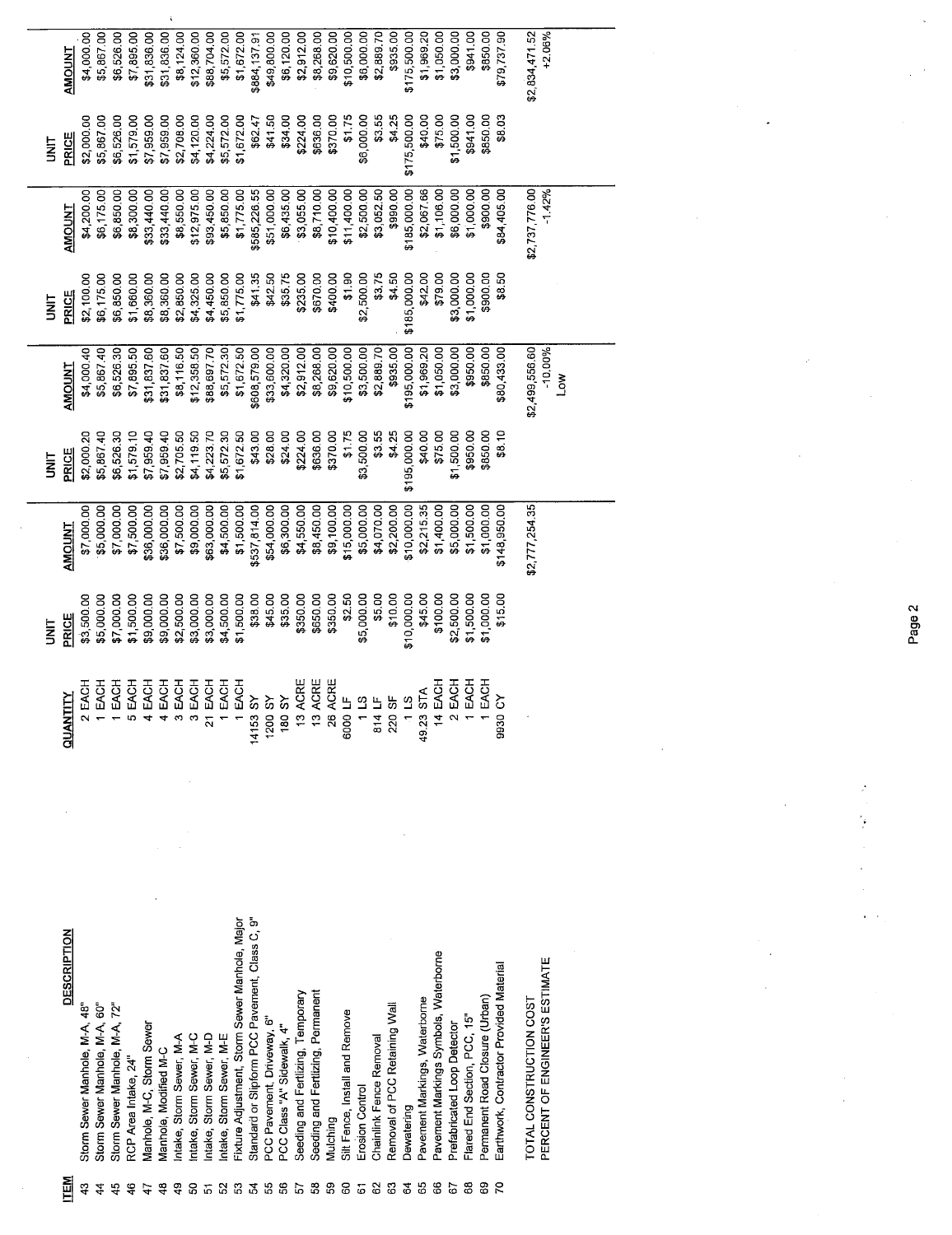|                                            | DEPARTMENT OF ENGINEERING<br>CITY OF DES MOINES, IOWA                       | <b>IDOT PROJ</b>                                  | Activity ID 06-2007-010<br>NO: RM-1945(712)--9D-77 |                             |                                                |                             |                                      |                             |                     |               |
|--------------------------------------------|-----------------------------------------------------------------------------|---------------------------------------------------|----------------------------------------------------|-----------------------------|------------------------------------------------|-----------------------------|--------------------------------------|-----------------------------|---------------------|---------------|
|                                            | APPROVED BY<br>Веç∤ <del>р</del><br>TABULATED BY: M.<br>CHECKED BY: 1       |                                                   | BID DATE: 08/11/09                                 |                             | Corell Contractor, Inc.<br>West Des Moines, IA |                             | Van Hauen & Associates<br>Grimes, IA |                             |                     |               |
|                                            | PROJECT: Riverpoint West Street Improvements<br>CONTRACTOR'S BID TABULATION |                                                   |                                                    |                             | BID SECURITY                                   |                             | BID SECURITY                         |                             | <b>BID SECURITY</b> |               |
|                                            | ESTIMATE                                                                    |                                                   |                                                    |                             | 10% Bid Bond<br><b>BID PRICE</b>               |                             | 10% Bid Bond<br><b>BID PRICE</b>     |                             | BID PRICE           |               |
|                                            |                                                                             |                                                   | <b>SINT</b>                                        |                             | i<br>M                                         |                             | i<br>Mi                              |                             | i<br>M              |               |
| <b>ITEM</b>                                | <b>DESCRIPTION</b>                                                          | <b>ZILNAUD</b>                                    | PRICE                                              | <b>AMOUNT</b>               | PRICE                                          | <b>AMOUNT</b>               | PRICE                                | <b>AMOUNT</b>               | PRICE               | <b>AMOUNT</b> |
|                                            | Project Sign (Large)                                                        | 113                                               | \$500.00                                           | \$500.00                    | \$897.00                                       | \$897.00                    | \$900.00                             | \$900.00                    |                     |               |
|                                            | Traffic Control<br>Mobilization                                             | $\begin{array}{c}\n 25 \\ -7 \\ -7\n \end{array}$ | \$100,000.00<br>\$5,000.00                         | \$100,000.00<br>\$5,000.00  | \$188,844.00<br>\$9,015.00                     | \$9,015.00<br>\$188,844.00  | \$9,000.00<br>\$68,000.00            | \$68,000.00<br>\$9,000.00   |                     |               |
|                                            | Construction Survey                                                         |                                                   | \$15,000.00                                        | \$15,000.00                 | \$16,200.00                                    | \$16,200.00                 | \$9,000.00                           | \$9,000.00                  |                     |               |
|                                            | Combined Clearing and Grubbing                                              | 545 ACRE                                          | \$1,500.00                                         | \$8,175.00                  | \$1,715.00                                     | \$9,346.75                  | \$1,500.00                           | \$8,175.00                  |                     |               |
|                                            | Earthwork                                                                   | 11.5                                              | \$125,000.00                                       | \$125,000.00                | \$170,000.00                                   | \$170,000.00                | \$120,000.00                         | \$120,000.00                |                     |               |
|                                            | Pavement Removal/Disposition<br>Sidewalk Removal/Disposition                | 250 SY<br>5859 SY                                 | \$8.00<br>\$10.00                                  | \$58,590.00<br>\$2,000.00   | \$11.50<br>\$6.40                              | \$37,497.60<br>\$2,875.00   | \$4.00<br>\$5.00                     | \$29,295.00<br>\$1,000.00   |                     |               |
|                                            | Core Out Excavation                                                         | 500 CY                                            | \$6.00                                             | \$3,000.00                  | \$8.00                                         | \$4,000.00                  | \$13.00                              | \$6,500.00                  |                     |               |
| ∘                                          | Select Soil Backfill Material                                               | 650 CY                                            | \$10.00                                            | \$6,500.00                  | \$11.00                                        | \$7,150.00                  | \$15.00                              | \$9,750.00                  |                     |               |
|                                            | Subgrade Treatment                                                          | 5000 SY                                           | \$6.00                                             | \$30,000.00                 | \$7.00                                         | \$35,000.00                 | \$4.00                               | \$20,000.00                 |                     |               |
|                                            | Subgrade Preparation                                                        | 15670 SY                                          | \$2.50                                             | \$39,175.00                 | \$2.10                                         | \$32,907.00                 | \$2.00                               | \$31,340.00                 |                     |               |
| ္                                          | Granular Subbase                                                            | 15670 SY                                          | \$12.00                                            | \$188,040.00                | \$7.85                                         | \$123,009.50                | \$8.00                               | \$125,360.00                |                     |               |
| 2                                          | Removal of Structures                                                       | 6 EACH<br>629 LF                                  | \$600.00<br>\$20.00                                | \$3,600.00                  | \$1,025.00<br>\$25.00                          | \$6,150.00                  | \$1,900.00<br>\$25.00                | \$11,400.00                 |                     |               |
| بت<br>ഋ                                    | Removal of Storm Sewer, >= 36"<br>Removal of Storm Sewer, < 36"             | 60 LF                                             | \$25.00                                            | \$12,580.00<br>\$1,500.00   | \$48.00                                        | \$15,725.00<br>\$2,880.00   | \$30.00                              | \$15,725.00<br>\$1,800.00   |                     |               |
|                                            | Granular Surfacing, Class A Crushed Stone                                   | 210 TON                                           | \$25.00                                            | \$5,250.00                  | \$35.00                                        | \$7,350.00                  | \$40.00                              | \$8,400.00                  |                     |               |
| ٩B                                         | Sanitary Sewer, DIP, 8"                                                     | 1932 LF                                           | \$95.00                                            | \$183,540.00                | \$20150                                        | \$389,298.00                | \$260.00                             | \$502,320.00                |                     |               |
| င္                                         | Sanitary Sewer, DIP 12"                                                     | 637 LF                                            | \$120.00                                           | \$76,440.00                 | \$250.00                                       | \$159,250.00                | \$310.00                             | \$197,470.00                |                     |               |
| $\Omega$                                   | Sanitary Sewer Service, 6'                                                  | 701 LF                                            | \$80.00                                            | \$56,080.00                 | \$116.00                                       | \$81,316.00                 | \$200.00                             | \$140,200.00                |                     |               |
| $\overline{z}$                             | Storm Sewer, RCP, 15"                                                       | $712 \text{ LF}$                                  | \$45.00                                            | \$32,040.00                 | \$32.00                                        | \$22,784.00                 | \$60.00                              | \$42,720.00                 |                     |               |
| $\mathbf{z}$<br>$\boldsymbol{\mathcal{Z}}$ | Storm Sewer, RCP, 18"<br>Storm Sewer, RCP, 24"                              | 304 LF<br>429 LF                                  | \$55.00<br>\$60.00                                 | \$25,740.00<br>\$16,720.00  | \$35.00<br>\$41.00                             | \$10,640.00<br>\$17,589.00  | \$63.00<br>\$68.00                   | \$19,152.00<br>\$29,172.00  |                     |               |
| $\mathbf{z}$                               | Storm Sewer, RCP, 30"                                                       | 74 LF                                             | \$75.00                                            | \$5,550.00                  | \$55.00                                        | \$4,070.00                  | \$98.00                              | \$7,252.00                  |                     |               |
| $\overline{25}$                            | Storm Sewer, RCP, 36"                                                       | 104 LF                                            | \$90.00                                            | \$9,360.00                  | \$68.50                                        | \$7,124.00                  | \$132.00                             | \$13,728.00                 |                     |               |
| $\overline{26}$                            | Storm Sewer, RCAP, 36"x58-1/2"                                              | 509 LF                                            | \$350.00                                           | \$178,150.00                | \$142.00                                       | \$72,278.00                 | \$194.00                             | \$98,746.00                 | ٠                   |               |
| $\overline{z}$                             | Storm Sewer, RCAP, 40"x65"                                                  | 116 LF                                            | \$400.00                                           | \$46,400.00                 | \$185.00                                       | \$21,460.00                 | \$232.00                             | \$26,912.00                 |                     |               |
| $\boldsymbol{5}$<br>$\boldsymbol{28}$      | Storm Sewer, RCAP, 45"x73"                                                  | 578 LF<br>3437 LF                                 | \$15.00<br>\$450.00                                | \$260,100.00<br>\$51,555.00 | \$205.00<br>\$12.25                            | \$118,490.00<br>\$42,103.25 | \$294.00<br>\$8.50                   | \$169,932.00<br>\$29,214.50 |                     |               |
| $\mathbf{S}$                               | Subdrain Outlet, CMP<br>Subdrain, Type 1, 6"                                | 29 EACH                                           | \$150.00                                           | \$4,350.00                  | \$315.00                                       | \$9,135.00                  | \$300.00                             | \$8,700.00                  |                     |               |
| $\overline{\mathfrak{S}}$                  | Subdrain Cleanout                                                           | 2 EACH                                            | \$300.00                                           | \$600.00                    | \$515.00                                       | \$1,030.00                  | \$700.00                             | \$1,400.00                  |                     |               |
| $\mathfrak{L}$                             | Water Main, DIP, 8"                                                         | 176 LF                                            | \$70.00                                            | \$12,320.00                 | \$52.00                                        | \$9,152.00                  | \$70.00                              | \$12,320.00                 |                     |               |
| $33^{\circ}$                               | Water Main, DIP, 12"                                                        | 1510 LF                                           | \$80.00                                            | \$120,800.00                | \$57.50                                        | \$86,825.00                 | \$90.00                              | \$135,900.00                |                     |               |
| $\mathbf{r}$                               | Water Main Valve, 8"                                                        | 3 EACH                                            | \$1,300.00                                         | \$3,900.00                  | \$1,062.00                                     | \$3,186.00                  | \$1,200.00                           | \$3,600.00                  |                     |               |
| 35                                         | Water Main Valve, 12"                                                       | EACH<br>$\sim$                                    | \$1,800.00                                         | \$3,600.00                  | \$1,900.00                                     | \$3,800.00                  | \$2,200.00                           | \$4,400.00                  |                     |               |
| వి<br>57                                   | Fire Hydrant Assembly                                                       | EACH<br>EACH<br>Φ<br>ო                            | \$4,000.00<br>\$500.00                             | \$1,500.00<br>\$24,000.00   | \$3,325.00<br>\$440.00                         | \$19,950.00<br>\$1,320.00   | \$800.00<br>\$3,800.00               | \$2,400.00<br>\$22,800.00   |                     |               |
| 38                                         | Fixture Adjustment, Valve Box, Major<br>Removal of Valve                    | EACH<br>ო                                         | \$250.00                                           | \$750.00                    | \$1,125.00                                     | \$3,375.00                  | \$1,200.00                           | \$3,600.00                  |                     |               |
| ౢ                                          | Relocation of Fire Hydrant                                                  | EACH                                              | \$1,500.00                                         | \$1,500.00                  | \$2,200.00                                     | \$2,200.00                  | \$2,000.00                           | \$2,000.00                  |                     |               |
| ੩                                          | Manhole, Type A, Sanitary Sewer                                             | EACH                                              | \$5,500.00                                         | \$44,000.00                 | \$5,855.00                                     | \$46,840.00                 | \$6,000.00                           | \$48,000.00                 |                     |               |
| ᠼ                                          | Fixture Adjustment, Sanitary Sewer Manhole, Major                           | EACH                                              | \$3,000.00                                         | \$12,000.00                 | \$1,330.00                                     | \$5,320.00                  | \$10,000.00                          | \$40,000.00                 |                     |               |
|                                            | Drop Connection, Sanitary Sewer                                             | Щ                                                 | \$200.00                                           | \$1,800.00                  | \$265.00                                       | \$2,385.00                  | \$1,400.00                           | \$12,600.00                 |                     |               |

Eage<sub>d</sub>